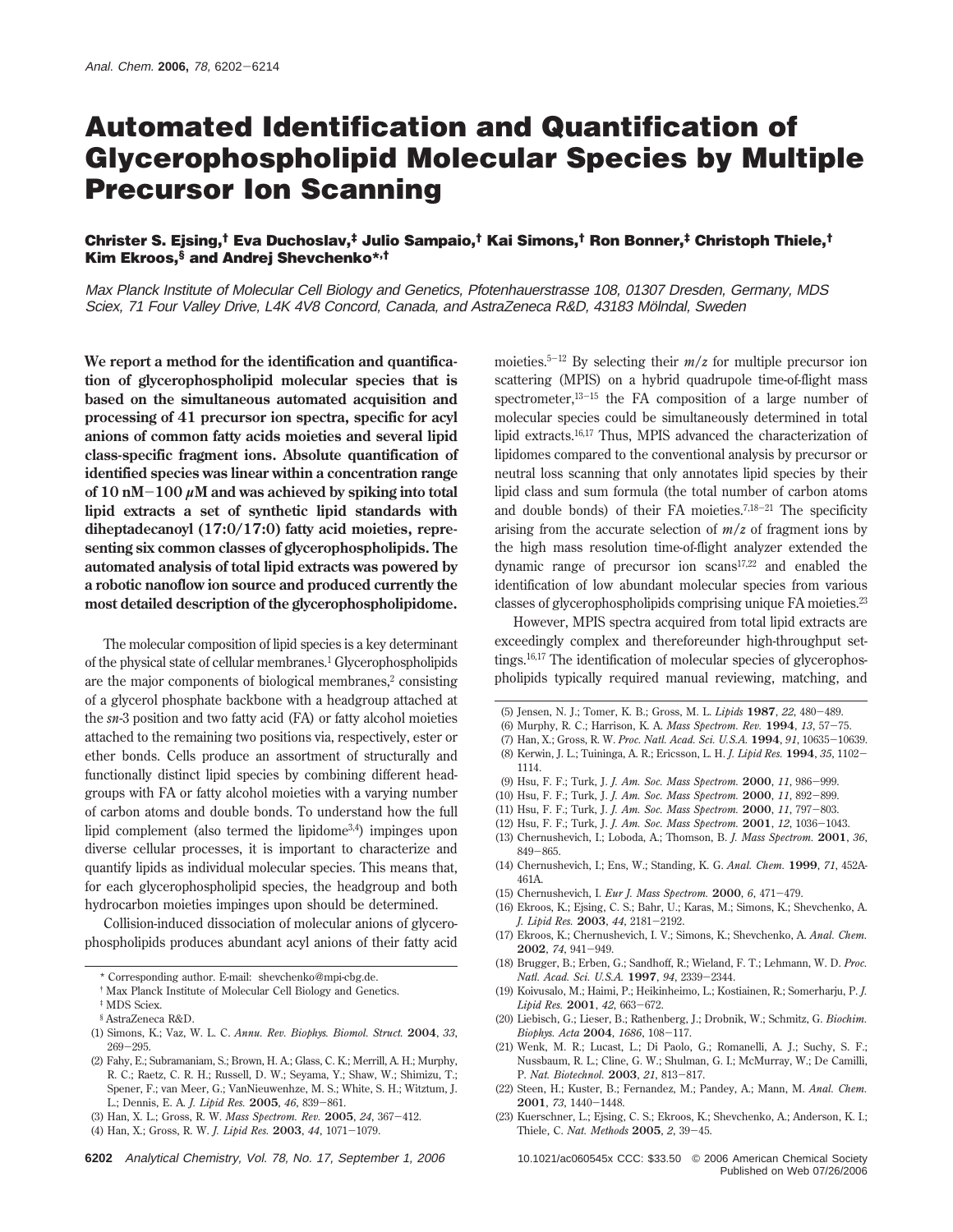annotation of more than 40 simultaneously acquired precursor ion spectra, which, considering the large number of detected precursors and a more than 10-fold difference in their abundance, was extremely laborious. Furthermore, only relative quantification of individual species was possible since no methods of absolute quantification (including the selection of internal standards and isotope intensity correction algorithms<sup>3</sup>) were available. This severely limited the scope and impact of MPIS-driven lipidomics and prompted the development of algorithms and their software implementation for rapid, quantitative, and automated interpretation of large amounts of MPIS data.

Here we describe a methodology for the identification and quantification of molecular species of glycerophospholipids by automated interpretation of MPIS spectra that has been implemented in a dedicated software termed Lipid Profiler. Endogenous species of common lipid classes could be simultaneously quantified using a set of synthetic lipid class-specific diheptadecanoyl (17:0/17:0) internal standards using a novel algorithm for the isotopic correction of peak intensities adjusted to specific features of MPIS spectra. Combined with an automated nanoelectrospray chip-based ion source.<sup>24</sup> the entire approach lends itself to automated high-throughput quantitative analysis of complex lipidomes.

# **MATERIALS AND METHODS**

**Chemicals and Lipid Standards.** All common chemicals were purchased from Sigma Chemicals (St. Louis, MO) and were analytical grade. Solvents, water, methanol (both LiChrosolv grade), and chloroform (LC grade), were from Merck (Darmstadt, Germany). Synthetic lipid standards (except PI 17:0/17:0) and lipid extracts were purchased from Avanti Polar Lipids, Inc. (Alabaster, AL)

**Synthesis of PI 17:0/17:0.** 1,2-Diheptadecanoyl-*sn*-glycero-3-phosphoinositol was synthesized according to the procedure of Filthuth and Eibl.25 The phosphoramidite of 2,3,4,5,6-penta-*O*acetyl-DL-myo-inositol was coupled to 1,2-diheptadecanoyl-*sn*glycerol (obtained by acylation of *sn*-3-*O*-benzylglycerol with heptadecanoyl chloride followed by hydrogenolysis), followed by oxidation and deprotection.25 The final product was purified using a silica column and eluted with a gradient of CHCl3/MeOH/ aqueous ammonia 90:9:1-60:36:4  $(v/v/v)$ , yielding the ammonium salt of PI 17:0/17:0. The purity and identity of the compound was assessed by thin-layer chromatography, quantitative determination of phosphorus content,<sup>26</sup> and tandem mass spectrometry.

**Sample Preparation for Mass Spectrometric Analysis.** The concentration of lipid species in stock solutions was determined by the phosphate assay.<sup>26</sup> Standards and lipid extracts were prepared in the specified concentrations in  $CHCl<sub>3</sub>/MeOH$  1:2 (v/ v) containing 5 mM ammonium acetate. Lipid extraction of MDCK II cells was performed as previously described.16

**Quadrupole Time-of-Flight Mass Spectrometry**. Lipids were analyzed in negative and positive ion modes on a modified QSTAR Pulsar *i* quadrupole time-of-flight mass spectrometer (Applied Biosystems/MDS Sciex, Concord, Canada) equipped with a robotic nanoflow ion source NanoMate HD System (Advion

Biosciences, Inc., Ithaca, NJ). Ionization voltage was set to 1.05 kV, gas pressure to 0.1 psi, and the ion source was controlled by Chipsoft 6.3.2 software (Advion Biosciences, Inc.). Samples were loaded into microtiter plates (Eppendorf AG, Hamburg, Germany) and  $10-\mu$ L aliquots were aspirated and infused into the mass spectrometer at a flow rate of ∼250 nL/min. The instrument was calibrated in MS/MS mode using a synthetic lipid standard 1-palmitoyl-2-docosahexaenoyl-*sn*-glycero-3-phosphocholine as previously described.27 MPIS was performed as previously described.16,17 The analytical quadrupole Q1 was operated under unit mass resolution settings with 30-ms dwell time and step size of 0.2 Da. The collision energy was linearly ramped from 45 eV at  $m/z$  620 to 60 eV at  $m/z$  920. The  $m/z$  of fragment ions selected for MPIS are listed in Supporting Information Table 1S. The *m*/*z* of fragment ions were selected within a range of 0.2 Da. Peak enhancement<sup>15</sup> (trapping of fragment ions in the collision cell) was applied according to the instructions of the manufacturer and controlled by Analyst QS 1.1 software (Applied Biosystems/MDS Sciex).

**Lipid Profiler Prototype Software.** The software (MDS Sciex) operates together with Analyst software to identify and quantify lipid species detected by MPIS. Optionally, it could also process spectra acquired on triple quadrupole and linear ion trap mass spectrometers (data not shown). It was written in Visual Basic and uses a stand-alone lipid database (Microsoft Access), which stores information on the  $m/z$  and fragment specificity of lipid classes and the applied precursor ion scans (see Supporting Information Table 1S). Lipid species were identified by matching, within a user-defined tolerance, the *m*/*z* of precursor ions detected in MPIS spectra to the candidate *m*/*z* calculated using the database. Lipid Profiler software employed two isotopic correction algorithms to calculate the intensity of lipid precursors within overlapping isotopic clusters,3,20 which are explained in detail in the Appendix. Inquires about Lipid Profiler software should be made directly to MDS Sciex.

Absolute quantification of identified species relied upon a spiked mixture of six synthetic internal standards having two diheptadecanoyl FA moieties: PA 17:0/17:0, PE 17:0/17:0, PG 17: 0/17:0, PS 17:0/17:0, PC 17:0/17:0, and PI 17:0/17:0. The concentration of an endogenous lipid species of the PX class with the FA moieties FA*<sup>i</sup>* and FA*<sup>j</sup>* was calculated as

$$
[PX FAi \sim FAj] = \frac{I(PX FAi \sim FAj)}{I(PX 17:0/17:0)} \times
$$
  
\n
$$
[PX 17:0/17:0] \frac{\rho_{PX 17:0/17:0}}{\rho_{PX FAi \sim FAj}}
$$
 (1)

where [PX 17:0/17:0] stands for the concentration of the internal standard of the same PX class; *I*(PX FA*i*∼FA*j*) is the sum of intensities (or areas) of the monoisotopic peaks of the corresponding precursor detected in the precursor ion scans specific for the FA moieties FA*<sup>i</sup>* and FA*j*; *I*(PX 17:0/17:0) is the intensity (area) of the monoisotopic peak of the precursor ion of the internal standard detected in the precursor ion scan specific for FA 17:0. (24) Kameoka, J.; Craighead, H. G.; Zhang, H.; Henion, J. *Anal. Chem.* **<sup>2001</sup>**,

*<sup>73</sup>*, 1935-1941.

<sup>(25)</sup> Filthuth, E.; Eibl, H. *Chem. Phys. Lipids* **<sup>1992</sup>**, *<sup>60</sup>*, 253-261.

<sup>(26)</sup> Rouser, G.; Fkeischer, S.; Yamamoto, A. *Lipids* **<sup>1970</sup>**, *<sup>5</sup>*, 494-496.

<sup>(27)</sup> Ekroos, K.; Shevchenko, A. *Rapid Commun. Mass Spectrom.* **2002**, *16*, <sup>1254</sup>-1255.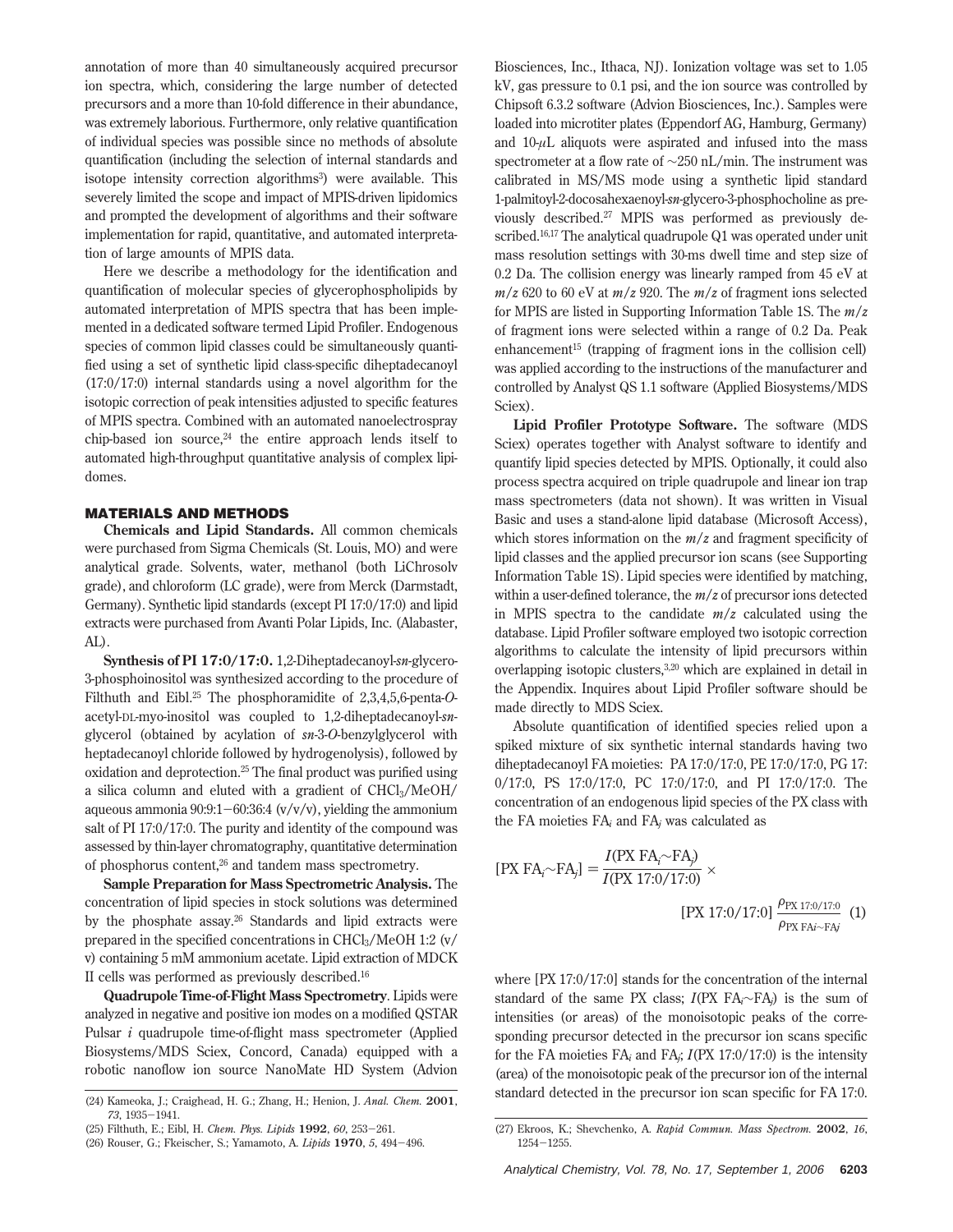

**Figure 1.** Workflow of automated processing of MPIS data by Lipid Profiler.

The intensities (areas) of monisotopic peaks were adjusted to represent the total intensity of the isotopic cluster. To this end, they were multiplied by a factor equal to  $1/\rho$ , where  $\rho$  is the intensity of the monoisotopic peak relative to the total intensity of all peaks in the isotopic cluster. It was calculated from the theoretical isotopic distribution of the corresponding lipid species and was previously termed as type I isotope correction factor.3

The mole percent of the quantified lipid species relative to all identified lipid species in the analyzed sample was calculated as

$$
\eta \text{ (PX FA}_{i} \sim \text{FA}_{j}) = \frac{\text{[PX FA}_{i} \sim \text{FA}_{j}]}{\sum_{\overline{\mathbf{x}}_{i} \in \mathcal{N}} \text{[PX FA}_{i} \sim \text{FA}_{j}]}
$$
(2)

A workflow diagram of MPIS data processing by Lipid Profiler software is presented in Figure 1.

### **RESULTS AND DISCUSSION**

**Identification of Lipid Species by MPIS.** Figure 2 shows how MPIS for acyl anions of three FAs and a headgroup-specific fragment ion identified a glycerophospholipid molecular species. An equimolar mixture of synthetic PE 18:0/18:2, PE 18:1/18:1, PE 18:0/18:1, and PE 18:0/18:0 was directly infused into a quadrupole time-of-flight mass spectrometer. MPIS analysis was performed in negative ion mode by simultaneously acquiring precursor ion spectra for the PE headgroup fragment ion (PIS  $m/z$  196.0, Figure 2A), and acyl anions corresponding to FA 18:2 (PIS *m*/*z* 279.2, Figure 2B), FA 18:1 (PIS *m*/*z* 281.3, Figure 2C), and FA 18:0 (PIS *m*/*z* 283.3, Figure 2D), respectively. The PE headgroup scan detected three precursor ions at *m*/*z* 742.6, 744.6, and 746.6, corresponding to PE species with the sum formulas PE 36:2, PE 36:1, and PE 36:0, respectively (Figure 2A). Matching peak profiles in the PE headgroup scan, and the three FA scans, revealed that PE 36:2 was composed of two individual molecular species: (a) an asymmetric PE 18:0∼18:2 species, as determined by the simultaneous detection of the precursor ion with *m*/*z* 742.6 by FA 18:2 scan (PIS *m*/*z* 279.2, Figure 2B) and by FA 18:0 scan (PIS *m*/*z* 283.3, Figure 2D), and (b) the symmetric PE 18:1/18:1 species detected by FA 18:1 scan (PIS *m*/*z* 281.3, Figure 2C). Similarly, MPIS identified PE 36:1 (*m*/*z* 744.6) and PE 36:0 (*m*/*z*



**Figure 2.** Identification of individual molecular species of PEs by MPIS. The equimolar mixture of PE 18:0/18:2 (m/<sup>z</sup> 742.6), PE 18:1/ 18:1 (m/<sup>z</sup> 742.6), PE 18:0/18:1 (m/<sup>z</sup> 744.6), and PE 18:0/18:0 (m/<sup>z</sup> 746.6) was analyzed by MPIS. (A) PIS <sup>m</sup>/<sup>z</sup> 196.0 spectrum (PE headgroup scan). (B) PIS m/z 279.2 spectrum (FA 18:2 scan). (C) PIS  $m/z$  281.3 spectrum (FA 18:1 scan). (D) PIS  $m/z$  283.3 spectrum (FA 18:0 scan). Detected lipid precursors are designated by their sum formulas in (A) and by their molecular composition in other panels.

746.6) species as PE 18:0∼18:1 and PE 18:0/18:0, respectively (Figure 2C,D).

Asymmetric glycerophospholipid species often occur as positional isomers, i.e., species with the inverted position of FA moieties on the glycerol phosphate backbone (e.g., PE 18:0/18:2 vs PE 18:2/18:0). Previous studies demonstrated that, in the MS/MS and MPIS spectra of asymmetric PE and PC species, the acyl anion of the *sn-*2 FA moiety was 2-3-fold more abundant than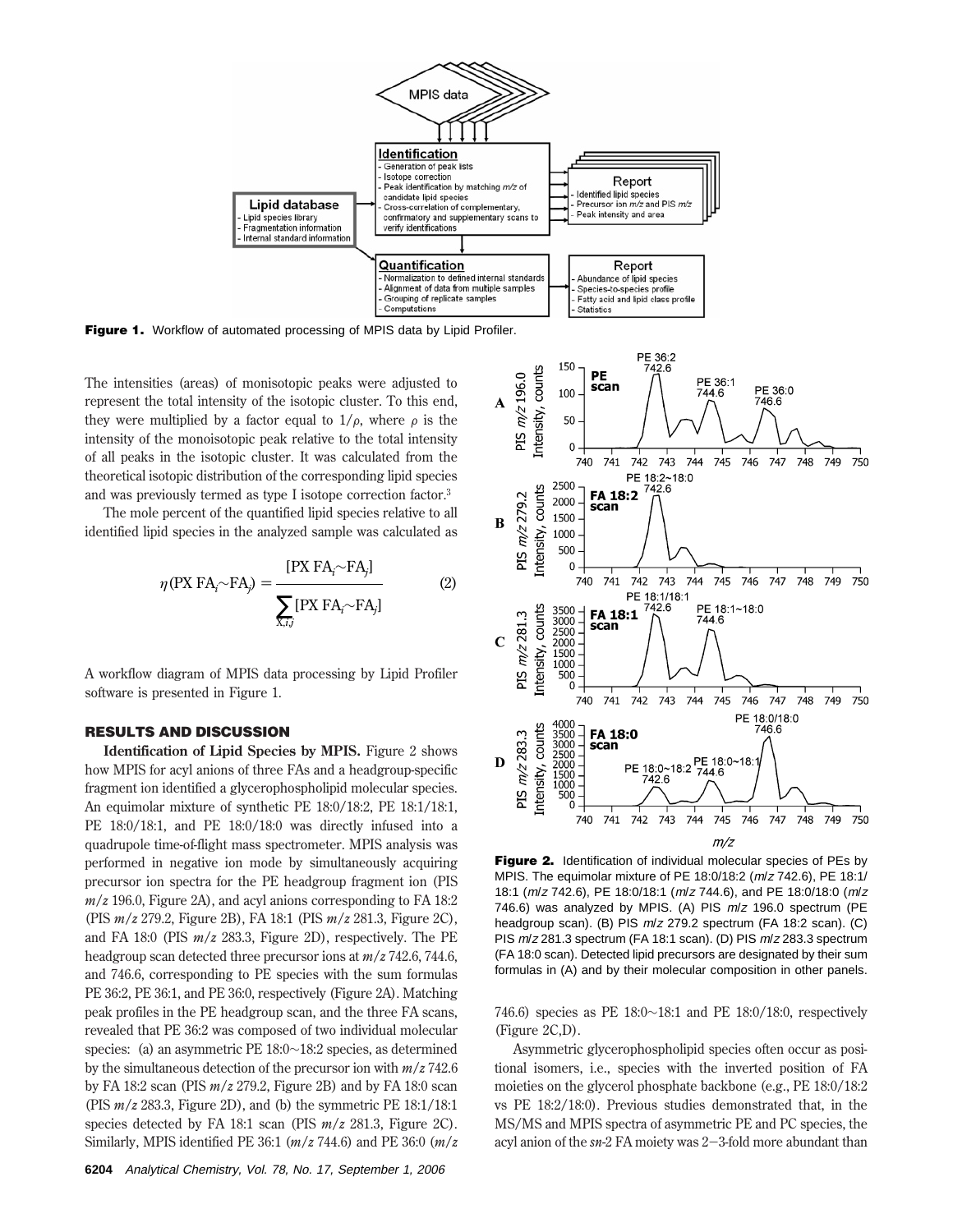that of the *sn-*1 FA moiety.10,16,28,29 The ratio of precursor ion intensities at *m*/*z* 742.6 (annotated as PE 18:0∼18:2) differed by 2-fold in the PIS *m*/*z* 279.2 spectrum (FA 18:2 scan) and in the PIS *m*/*z* 283.3 spectrum (FA 18:0 scan), respectively (Figure 2B,D). This indicated that an asymmetric PE species with *m*/*z* 742.6 comprised FA 18:0 and FA 18:2 moieties at the *sn-*1 and *sn-*2 position, respectively (i.e., PE 18:0/18:2). Similarly, the relative abundance of the precursor peaks in the PIS *m*/*z* 281.3 (FA 18:1 scan) and PIS *m*/*z* 283.3 spectra (FA 18:0 scan) identified the PE species at *m*/*z* 744.6 as PE 18:0/18:1. We note, however, that in MS/MS and MPIS spectra of anionic glycerophospholipids (i.e., PA, PS, and PG), the relative intensity of acyl anions is reversedthe acyl anion of the *sn*-1 FA moiety is more abundant than the acyl anion of the *sn*-2 FA moiety.11,12 If required, the relative amount of positional isomers could be accurately determined by MS<sup>3</sup> analysis on an ion trap mass spectrometer.<sup>16</sup>

**Identification of Lipid Species by Lipid Profiler Software.** Lipid Profiler deciphered MPIS spectra and identified molecular species of glycerophospholipids, essentially as outlined above. The identification of asymmetric glycerophospholipid species required that the same precursor ion was detected by two complementary FA scans (e.g., the detection of precursor ions with *m*/*z* 742.6 by scans for FA 18:0 and FA 18:2, Figure 2B,D) and its *m*/*z* matches the expected sum composition (e.g., PE 36:2). The identification of symmetric glycerophospholipid species relied on the detection of a precursor ion by a single FA scan; however, both matching criteria equally applied. Hence, the precursor ion with *m*/*z* 742.6 should match the sum formula of PE 36:2, since it was detected by PIS *m*/*z* 281.3 for the acyl anion of FA 18:1 (Figure 2C).

In some glycerophospholipid species, the hydrocarbon moiety is attached to the *sn-*1 position of the glycerol phosphate backbone through an ether bond (plasmanyl species) or vinyl ether bond (plasmenyl species or plasmalogens).30 Collision-induced dissociation of molecular anions of ether species produces abundant acyl anions of *sn-2* FA moieties, along with relatively low abundant headgroup fragments. Plasmenyl species also yield low abundant alkenoxide fragment ions produced from their *O*-alk-1′-enyl moieties (data not shown). Acyl anions are typically 20-100-fold more abundant compared to alkenoxide fragments. Alkenoxide fragments are isobaric with acyl anions of FA that differ by a single methylene group are isobaric ( $\Delta m = 0.0364$  Da). Therefore, the assignment of precursor ions as ether or diacyl species relied upon the abundance difference between *sn-*2 and *sn-*1 related fragments: to recognize a precursor ion as an ether species, more than a 20-fold difference in abundance was typically required. Otherwise, this precursor was considered as a diacyl species. If the corresponding alkenoxide fragment was not detectable, the species was reported as an ether lipid without further assignment to a plasmanyl or plasmenyl class. Ambiguous assignments could be verified by manual inspection of precursor ion intensities, direct MS/MS analysis of relevant precursors, or both.31,32

(28) Han, X. L.; Gross, R. W. *J. Am. Soc. Mass Spectrom.* **<sup>1995</sup>**, *<sup>6</sup>*, 1202-1210. (29) Hvattum, E.; Hagelin, G.; Larsen, A. *Rapid Commun. Mass Spectrom.* **1998**, *<sup>12</sup>*, 1405-1409.

(30) Nagan, N.; Zoeller, R. A. *Prog. Lipid Res.* **<sup>2001</sup>**, *<sup>40</sup>*, 199-229.

(31) Schwudke, D.; Oegema, J.; Burton, L.; Entchev, E.; Hannich, J. T.; Ejsing, C. S.; Kurzchalia, T.; Shevchenko, A. *Anal. Chem.* **<sup>2006</sup>**, *<sup>78</sup>*, 585-595.

(32) Zemski Berry, K. A.; Murphy, R. C. *J. Am. Soc. Mass Spectrom.* **2004**, *15*, <sup>1499</sup>-1508.

The lipid species identification was further supported by the concomitant detection of the same precursor ions in confirmatory or supplementary precursor ion scans. Confirmatory scans use  $m/z$  of lipid class-specific fragment ions, such as PIS  $m/z$  196.0 the PE headgroup scan. For example, the identification of PE 18:0∼18:2 detected at *m*/*z* 742.6 by scans specific for FA 18:0 and FA 18:2 moieties (Figure 2B,D) was validated by detecting the same precursor by the PE headgroup-specific scan (Figure 2A). Supplementary scans utilize fragment ions that are common for lipids of all classes comprising specific FA moieties. For example, upon collision-induced dissociation, acyl anions of polyunsaturated FAs lose CO<sub>2</sub>.<sup>33,34</sup> Corresponding *m/z* of neutral loss products could be included in the MPIS experiment and supported the identification of lipid species containing a polyunsaturated FA moiety, independently of the lipid class (see below).

A typical MPIS experiment utilized 41 simultaneously acquired precursor ion scans and recognized ∼200 lipid precursors in a total lipid extract. The spectra were interpreted by Lipid Profiler software within 30 s on a conventional (Pentium 4) desktop computer. Within this time period, the software accessed the MPIS data file, produced a peak list with a user-defined threshold intensity, performed isotopic correction (see below), annotated precursor ions, and created the identification report (Figure 1, Supporting Information Figure 3S). Details on the quantification routines are presented below.

**MPIS Enhances the Identification Specificity of Lipid Molecular Species.** Next we evaluated the performance of MPIS in identifying molecular species of glycerophospholipids and compared it to conventional lipid class-specific precursor and neutral loss scans that are commonly applied in lipidomics. To this end, a commercially available PC extract from bovine heart was analyzed by PIS *m*/*z* 184.1 in positive ion mode (Figure 3A). This scan specifically detects PC and sphingomyelin species, yet it only annotates them with their sum formulas.18,20 The same extract was analyzed by MPIS in negative ion mode by selecting  $m/z$  of 41 acyl anions of common FAs, as well as several lipid class-specific fragments (see complete list of fragment *m*/*z* in Supporting Information Table 1S). PIS *m*/*z* 184.1 and MPIS spectra were processed by Lipid Profiler software, which identified and annotated plausible PC precursors (Figure 3). Among other peaks, PIS *m*/*z* 184.1 scan detected abundant diacyl PC 34:2 at *m*/*z* 758.6 and putative ether species PC *O*-34:3 at *m*/*z* 742.7 (Figure 3A). The MPIS profile was in a full agreement with the PIS *m*/*z* 184.1 spectrum, but also provided a wealth of important details on the chemical structure of identified lipids. The diacyl PC 34:2 was detected as an acetate adduct at *m*/*z* 816.7 by precursor ion scans specific for FA 16:1, FA 16:0, FA 18:2, and FA 18:1 moieties (Figure 3B). The relative abundance of the precursor peaks in the corresponding FA scans determined the predominant location (*sn*-1 and *sn*-2) of FA moieties in both molecular species. Its major and minor isobaric components were identified as PC 16:0/18:2 (peak intensities ratio, 3) and PC 16: 1/18:1 (peak intensities ratio, 5). The ether PC *O*-34:3 was detected by scans for FA 18:2 and FA 15:1/*O*-16:1 moieties at *m*/*z* 800.7 (Figure 3B and Supporting Information Figure 1S, PIS *m*/*z* 239.2, respectively). However, because of the peak intensity ratio of 100,

<sup>(33)</sup> Griffiths, W. J. *Mass Spectrom. Rev.* **<sup>2003</sup>**, *<sup>22</sup>*, 81-152.

<sup>(34)</sup> Lu, Y.; Hong, S.; Tjonahen, E.; Serhan, C. N. *J. Lipid Res.* **<sup>2005</sup>**, *<sup>46</sup>*, 790- 802.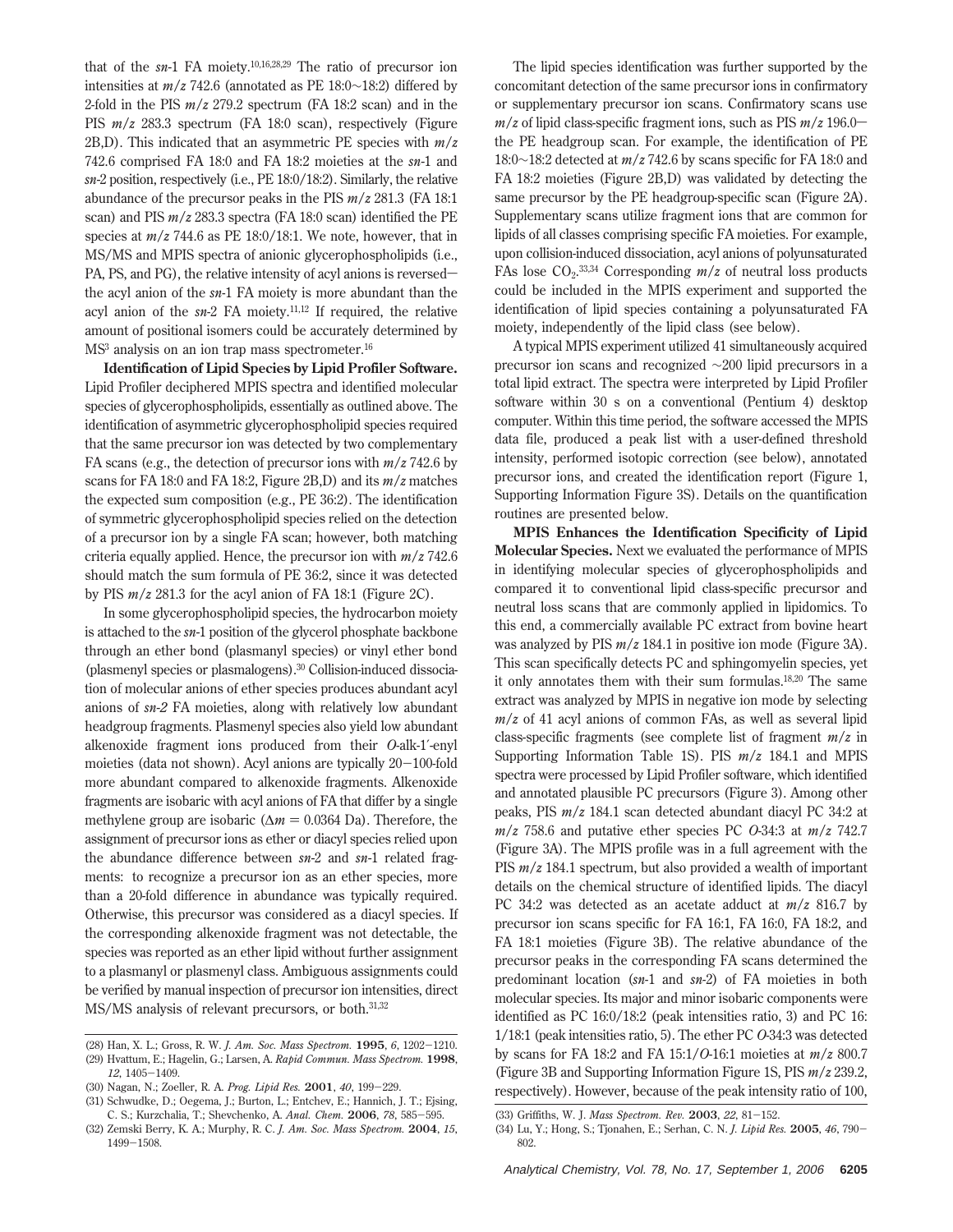

Figure 3. Spectral profiles obtained by lipid class-specific PIS and lipid species-specific MPIS. (A) PIS  $m/z$  184.1 spectrum of bovine heart PC extract acquired in positive ion mode. Detected precursors are annotated as diacyl or ether species using a sum formula. Note that PIS m/z 184.1 is not capable of distinguishing isobaric diacyl species and ether species. Identified PC species are annotated by assuming that the major constituent of the detected precursor contains even numbered acyl, alkyl, or alkenyl chains. (B) FA profile of bovine heart PC extract obtained by MPIS analysis. In negative ion mode, PC precursors were detected as acetate adducts. For clarity, only 5 precursor ion spectra (out of 41 acquired) are presented (all acquired spectra are presented in Supporting Information Figure 1S). Identified precursor ions are annotated using a molecular formula that describes the FA moieties of the detected lipid species.

it was annotated as the plasmenyl species PC *O*-16:1/18:2, where the *O*-alk-1′-enyl moiety was 16:1 and the *sn-*2 moiety was FA 18: 2. The fully automated interpretation recognized 30 isobaric PCs in the PIS *m*/*z* 184.1 spectrum, whereas 48 individual molecular species were revealed by MPIS (Table 1). The profile (including the assignment of ether species) was in full agreement with the independent analysis by the method of data-dependent acquisition.<sup>31</sup>

To further validate the automated interpretation of MPIS profiles, we analyzed, in the same way (however, in negative ion mode), commercially available PA, PE, PG, PS, and PI. The lipid class-specific scans (PIS *m*/*z* 153.0 for PAs, PGs, and PSs; PIS  $m/z$  196.0 for PEs; and PIS  $m/z$  241.0 for PIs) were acquired simultaneously with FA scans in the same MPIS experiments (see Supporting Information Table 1S) and interpreted by Lipid Profiler. We compared the number of species detected by the respective lipid class-specific scans (as annotated by sum formulas) and the number of species detected in FA scans (as annotated by molecular compositions). Altogether, the MPIS method increased the number of detected species in all classes, on average, by a factor of 1.8, compared to the conventional lipid class-specific precursor ion scans (Table 1).

The identification specificity of species with long and unsaturated FA moieties was notably improved. Hence, MPIS revealed

## **Table 1. Number of Lipid Species Identified by Lipid Class-Specific Scans and by MPIS Analysis<sup>a</sup>**

| lipid source             | lipid class-<br>specific scan<br>(PIS m/z) | identified by<br>lipid class-<br>specific scan | no. of species no. of species<br>identified by<br>FA-specific<br>scans | factor<br>diff <sup>b</sup> |
|--------------------------|--------------------------------------------|------------------------------------------------|------------------------------------------------------------------------|-----------------------------|
| chicken egg PA extract   | 153.0c                                     | 15                                             | 24                                                                     | 1.6                         |
| bovine heart PE extract  | 196.0c                                     | 27                                             | 60                                                                     | 2.2                         |
| porcine brain PS extract | 153.0c                                     | 15                                             | 24                                                                     | 1.6                         |
| chicken egg PG extract   | 153.0c                                     | 14                                             | 26                                                                     | 1.9                         |
| bovine heart PC extract  | $184.1^{d}$                                | 30                                             | 48                                                                     | 1.6                         |
| bovine liver PI extract  | 241.0c                                     | 20                                             | 37                                                                     | 1.9                         |

*<sup>a</sup>* Each lipid extract was analyzed in triplicate. Detected precursor ions were identified by Lipid Profiler software. Only species identified in each of the three independent analyses were counted. *<sup>b</sup>* The number of species identified by MPIS divided by the number of species identified by a corresponding class-specific scan. *<sup>c</sup>* Performed in negative ion mode. Detected species were annotated by sum formula. *<sup>d</sup>* Performed in positive ion mode. Detected species were annotated by sum formula.

that PE *O*-38:6 detected at *m*/*z* 748.7 by PE-specific headgroup scan PIS *m*/*z* 196.0 comprised at least three individual species: PE *O*-18:2/20:4, PE *O*-18:1/20:5, and PE *O*-16:1/22:5. At the same time, PE 34:1 detected at *m*/*z* 716.6 was single-species PE 16:0/18:1 (data not shown). Similar results were obtained by the analysis of extracts of other lipid classes and corroborated by independent data-dependent lipid profiling.31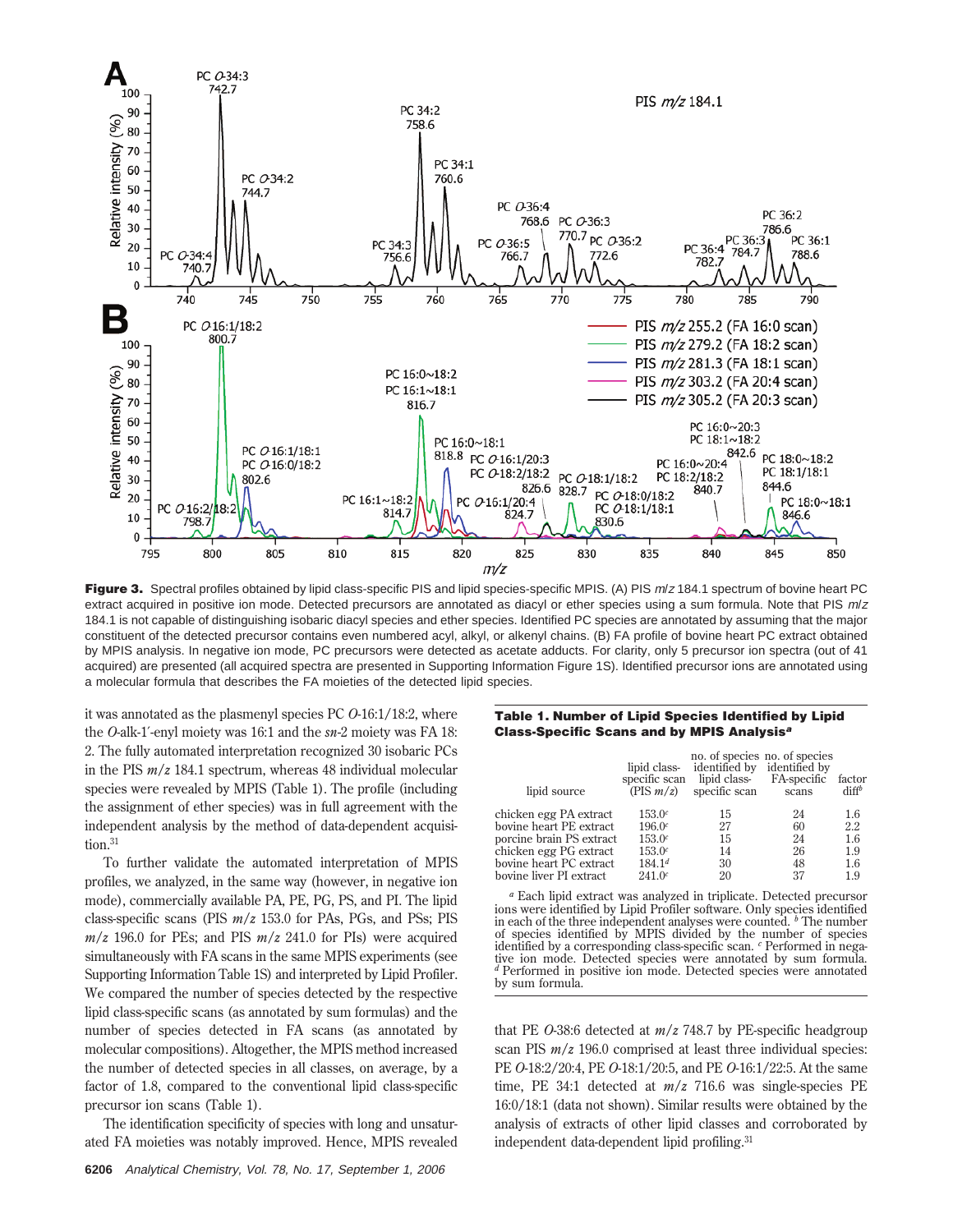

Figure 4. Specific precursor ion scans distinguishing PI species from glycerophospholipids comprising FA 15:0 moieties, although their characteristic fragments, they are isobaric. A lipid extract of MDCK II cells was analyzed by MPIS in negative ion mode. (A) PI species were detected by PIS m/z 241.0 and annotated by sum formula. (B) FA 15:0 containing lipids of all classes were detected by PIS m/z 241.2 and annotated by molecular formulas. (C) FA 16:0 containing lipids of all classes were detected by PIS  $m/z$  255.2 Note that PC 15:0-16:0 ( $m/z$ 778.7) was detected both in FA 15:0 and FA 16:0 scans. Peak intensities are normalized to the most abundant precursor ion at  $m/z$  742.7 (PE 18:1/18:1) detected by PIS <sup>m</sup>/<sup>z</sup> 281.3 (FA 18:1 scan).

**High Mass Resolution of the Time-of-Flight Analyzer Improves the Specificity of MPIS.** The identification of lipid species by Lipid Profiler relies on the specificity of precursor ion scans. Here we demonstrate that, because of the high mass resolution of the time-of-flight mass analyzer, MPIS distinguishes lipid species whose specific fragments, potentially suitable for precursor ion scan profiling, are isobaric.

Collision-induced dissociation of PIs yields the class-specific headgroup fragment ion with  $m/z$  241.01 ( $C_6H_{10}O_8P$ ).<sup>9</sup> However, it is isobaric with the acyl anion of FA 15:0 having *m*/*z* 241.22  $(C_{15}H_{29}O_2)$ , which, despite having the odd number of carbon atoms, is common in mammalian glycerophospholipids.16,35

A total lipid extract of MDCK II cells was analyzed by MPIS as described above. As anticipated, PIS *m*/*z* 241.0 revealed a profile of PI species (Figure 4A), which, however, did not overlap with the PIS *m*/*z* 241.2 profile (Figure 4B) that is specific for glycerophospholipids with FA 15:0 moieties. The detected species were identified by Lipid Profiler by considering other FA scans that were acquired in parallel. One of these scans, specific for glycerophospholipids containing FA 16:0 moieties, is presented in Figure 4C as a reference. The ratio of intensities of the precursor peaks detected by FA 16:0 and FA 15:0 scans was equal to 1, thus indicating that the precursor at *m*/*z* 778.7 was an equimolar mixture of PC 15:0/16:0 and PC 16:0/15:0. In other lipid species, the FA 15:0 moiety was mostly located at the *sn*-1 position: PC 15:0/18:1 (*m*/*z* 804.7, peak intensities ratio, 5), PE

15:0/16:0 (*m*/*z* 764.8; peak intensities ratio, 3), and PE 15:0/18:1 (*m*/*z* 790.9, peak intensities ratio, 6). Interestingly, the FA 16:0 scan identified another lipid with the odd-numbered FA moiety PC 16:0/17:1 (Figure 4C), which was confirmed by the FA 17:1 scan (data not shown).

**MPIS Identification of Lipid Species Having a Polyunsaturated FA Moiety.** Acyl anions of polyunsaturated FAs, produced by the collision-induced dissociation of molecular anions of diacyl and ether glycerophospholipids, yield additional satellite fragments by neutral loss of CO<sub>2</sub>.<sup>33,34</sup> Their *m/z* were included in the list of fragments for MPIS (Supporting Information Table 1S) as a supplementary mean to validate the identification of corresponding molecular species. For example, MPIS profiling of a bovine heart PE extract identified four low abundant PE species containing the FA 20:5 moiety, which were simultaneously detected in scans specific for FA 20:5 and FA  $20:5-CO<sub>2</sub>$  (Figure 5).

Neutral loss of  $CO<sub>2</sub>$  from polyunsaturated acyl anions has two important implications for lipid profiling. First, loss of  $CO<sub>2</sub>$  from the acyl anion of docosahexaenoic acid FA 22:6 yields a fragment ion with  $m/z$  283.2431 ([FA 22:6-CO<sub>2</sub>]<sup>-</sup>) that is isobaric with the acyl anion *m*/*z* 283.2642 of abundant stearic acid FA 18:0, and therefore, additional caution should be taken when using *m*/*z* of this fragment in supplementary PIS. However, most importantly, loss of  $CO<sub>2</sub>$  directly affects the quantification accuracy of FA 22:6-containing species, which, as we demonstrate below, can be improved by using a correction factor together with MPIS profiles.

<sup>(35)</sup> Connor, W. E.; Lin, D. S.; Thomas, G.; Ey, F.; DeLoughery, T.; Zhu, N. *J. Lipid Res.* **<sup>1997</sup>**, *<sup>38</sup>*, 2516-2528.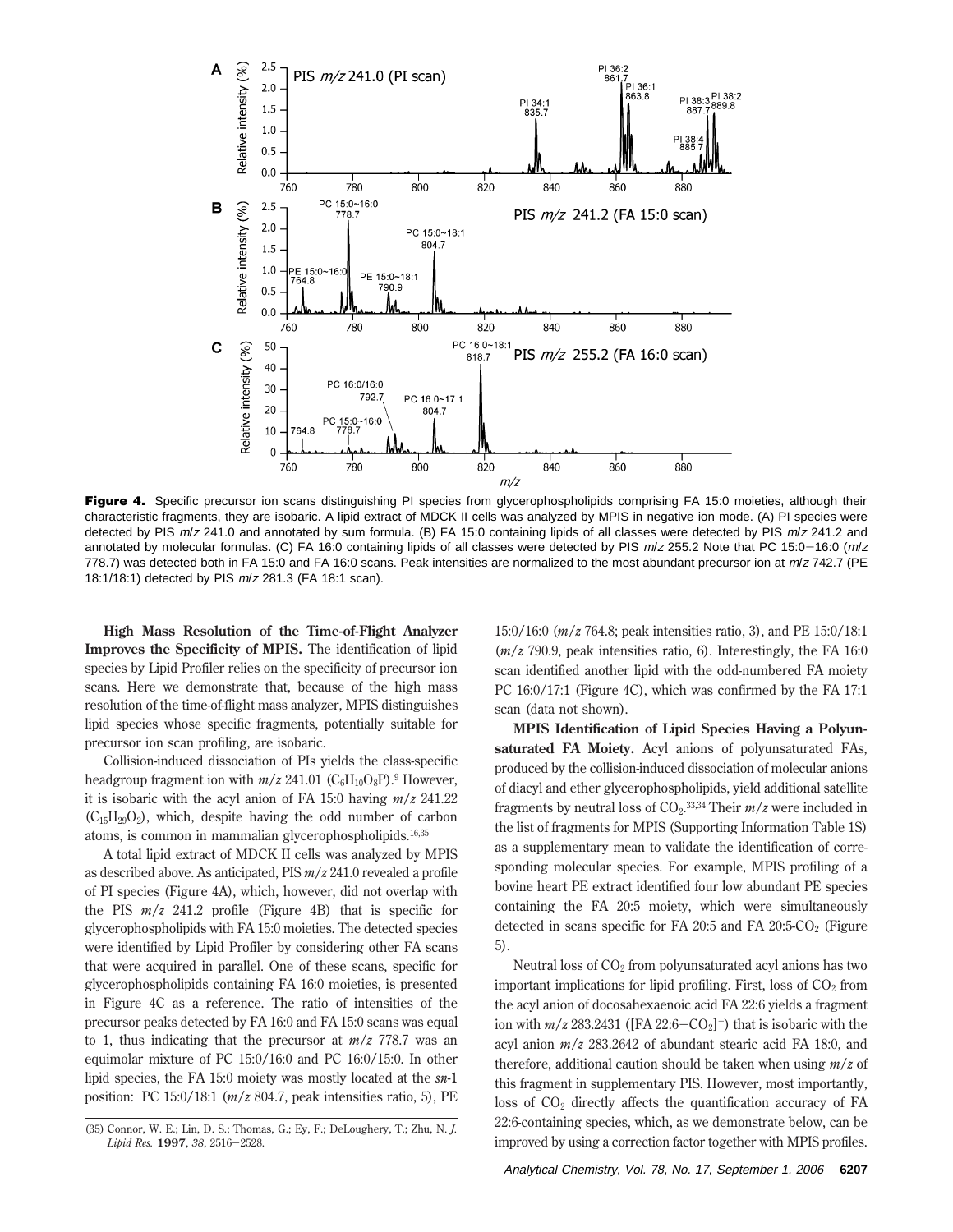

Figure 5. Validating the identification of lipid species containing a FA 20:5 moiety by supplementary scan for FA 20:5-CO<sub>2</sub> fragment. Bovine heart PE extract was subjected to MPIS analysis. Scans acquired for FA 20:5 (PIS  $m/z$  301.2) and FA 20:5-CO<sub>2</sub> (PIS  $m/z$  257.2) allowed the specific identification of FA 20:5-containing PE species. Peak intensities were normalized to the most abundant peak with  $m/z$  766.6 detected by FA 20:4 scan (PIS <sup>m</sup>/<sup>z</sup> 303.2) that corresponded to PE 18:0∼20:4.

We define the correction factor  $\alpha_{PX}$  as a ratio of the peak intensities of the precursor from the lipid class PX (i.e., PA, PE, PG, PS, PC, PI) detected by PIS  $m/z$  283.3 (FA 22:6-CO<sub>2</sub> scan) and PIS *m*/*z* 327.2 (FA 22:6 scan). They were determined in a separate experiment using available synthetic standard(s), such as PC 16:0/22:6, PE *O*-16:1/22:6, PA 16:0/22:6, and PG 16:0/22:6, under the fixed instrument settings (most importantly, the collision energy offset). The lipid class-specific correction factors were then used to adjust the intensities of the corresponding endogenous lipid precursors detected by PIS *m*/*z* 283.3 (FA 18:0 and FA 22:6-CO<sub>2</sub> scan):

$$
I_{\text{FA 18:0}} = I_{\text{PIS } m/z \, 283} - \alpha_{\text{PX}} I_{\text{PIS } m/z \, 327.2}
$$

The same correction factors also adjusted the intensity of the precursor peak at PIS *m*/*z* 327.2 (FA 22:6 scan):

$$
I_{FA\,22:6} = (1 + \alpha_{\rm PX}) I_{\rm PIS\,m/z\,327.2}
$$

To test the correction accuracy, we analyzed an equimolar mixture of synthetic isobaric plasmenyl PE *O*-16:1/22:6 (*m*/*z* 746.5130) and diacyl PE 18:0/18:0 (*m*/*z* 746.5705) species by MP-IS. The correction factor  $\alpha_{PE}$  was estimated as 0.56 ( $\pm$ 0.05) by separately analyzing PE *O*-16:1/22:6 under the same instrument settings (Table 2). Applying the correction factor to the reference peak intensity of PE *O*-16:1/22:6 at PIS *m*/*z* 327.2 (FA 22:6 scan) allowed us to distinguish the contributions of the two species to the intensity at PIS  $m/z$  283.3 (FA 18:0 and FA 22:6-CO<sub>2</sub> scans) and, thereby, correctly determine their molar ratio (Table 2). The precursor of PE 18:0/18:0 was not detectable by PIS *m*/*z* 327.2 (FA 22:6 scan).

**Isotope Correction of Peak Intensities for MPIS Quantification.** Correction of peak intensities within overlapping isotopic clusters improves the confidence of identification of low abundant

**6208** Analytical Chemistry, Vol. 78, No. 17, September 1, 2006

lipid species and the quantification accuracy.3,20 Here we demonstrate that a dedicated isotope peak intensity correction algorithm enabled reconstruction of the bona fide isotopic distributions of lipid species in MPIS experiments.

TOF MS and MPIS spectra of synthetic PE 18:1/18:1 are presented here as an example. The isotope profile observed in TOF MS spectrum was in a good agreement with the profile computed from its elemental composition  $C_{41}H_{77}NO_8P$  (Figure 6). However, in PIS spectra, the isotope profiles were perturbed because only a subset of the isotopic population of the intact precursor was detected. For example, the PIS *m*/*z* 281.3 (FA 18:1 scan) spectrum matched the isotope distribution calculated for the neutral fragment of the PE 18:1/18:1 that lost the acyl anion of FA 18:1 ( $C_{23}H_{44}NO_6P$ ) (Table 4). The isotope profiles of the precursor in the PIS *m*/*z* 282.3 spectrum and PIS *m*/*z* 283.3 spectrum (FA 18:0 scan) also differed from the profile of the intact species, but agreed with the calculated isotopic abundances (Table 4). Details on the isotope correction algorithms employed in Lipid Profiler are provided in the Appendix. Importantly, summing up the isotopic peak intensities in the PIS *m*/*z* 281.3, PIS *m*/*z* 282.3, and PIS *<sup>m</sup>*/*<sup>z</sup>* 283.3 spectra (Figure 6B-D) recreated the isotopic profile of the intact molecule (Figure 6A). For further quantitative analysis and reports, Lipid Profiler operated with the total intensities of isotopic clusters computed using the  $\rho$  correction factor (type I isotope correction factor3) as described in Materials and Methods.

**Quantification of Glycerophospholipid Species by MPIS.** Han et al*.* 3,36 demonstrated that quantification of lipid species in total lipid extracts could rely upon a single internal standard per each analyzed lipid class, if applied together with the isotope correction of intensities of their monoisotopic peaks. The internal

<sup>(36)</sup> Han, X. L.; Yang, J. Y.; Cheng, H.; Ye, H. P.; Gross, R. W. *Anal. Biochem.* **<sup>2004</sup>**, *<sup>330</sup>*, 317-331.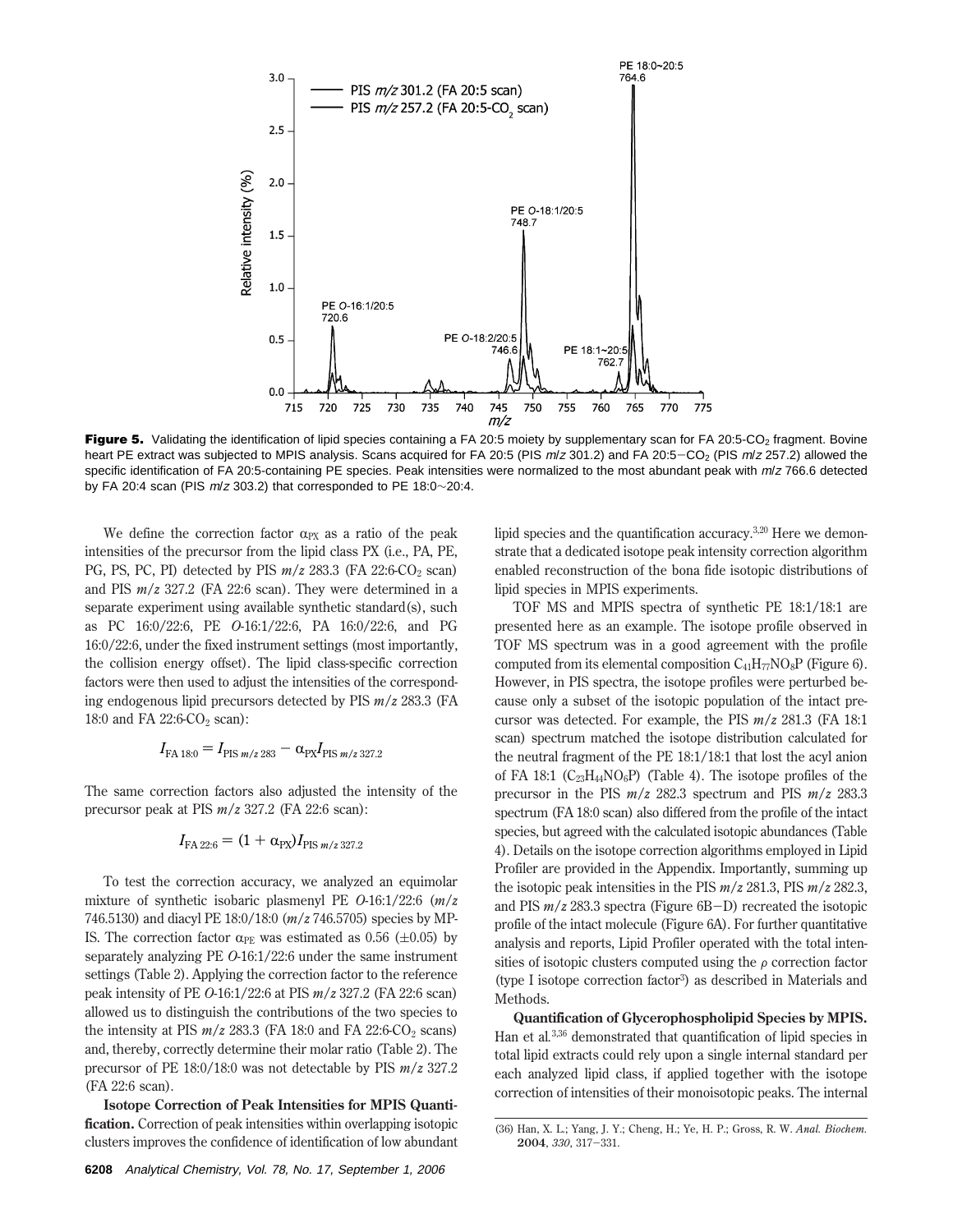#### **Table 2. Quantification of the Isobaric Species PE O-16:1/22:6 and PE 18:0/18:0 Using a Predetermined Correction Factor**

| analyte                                     | $PIS m/z$ (scan)                                               | relative<br>intensity <sup><i>a</i></sup> | $\alpha_{\text{PE}}$ estimate <sup>b</sup>   |
|---------------------------------------------|----------------------------------------------------------------|-------------------------------------------|----------------------------------------------|
| PE $O-16:1/22:6^c$                          | 327.2 (FA 22:6)<br>283.3 (FA 18:0/FA 22:6-CO <sub>2</sub> )    | 0.56                                      | $0.56 \ (\pm 0.05)$                          |
| PE $O-16:1/22:6+$<br>PE 18:0/18:0 $(1:1)^d$ | 327.2 (FA 22:6)<br>283.3 (FA 18:0/FA 22:6-CO <sub>2</sub> )    | <b>I</b><br>2.22                          |                                              |
|                                             | Quantification of Isobaric Species Using the Correction Factor |                                           |                                              |
|                                             | scan (PIS $m/z$ )                                              | relative<br>intensity <sup><i>a</i></sup> | molar ratio                                  |
| PE <i>O</i> -16:1/22:6                      | FA 22:6 (327.2)<br>FA 22:6-CO <sub>2</sub> (283.3)             | 0.56                                      | $(1 + 0.56)/1.66 =$<br>$0.938 \ (\pm 0.002)$ |
| PE 18:0/18:0                                | FA 18:0 (283.3)                                                | 1.66                                      |                                              |

<sup>a</sup> Normalized to the intensity of the precursor with  $m/z$  746.5 detected by PIS  $m/z$  327.2 (FA 22:6 scan). <sup>b</sup>  $\alpha$ PE was calculated as the intensity ratio of precursor ions with  $m/z$  746.5 detected by PIS  $m/z$  283.3 and was analyzed three times by MPIS to estimate  $\alpha$ PE correction factor. <sup>d</sup> Equimolar mixture of synthetic isobaric PE 0-16:1/22:6 and PE 18:0/18:0 (*m*/*z* 746.57) was analyzed three times by MPIS.

standards were selected such that their *m*/*z* was out of the range typical for endogenous species, and the analysis was performed using an "intrasource separation" method that enhanced preferential ionization of certain lipid classes.37

Here we demonstrate that molecular species of glycerophospholipids of various classes could be simultaneously quantified by MPIS using a one-class/one-standard approach, combined with collision energy ramping and dedicated isotope correction algorithm. Synthetic diheptadecanoyl species of major glycerophospholipid classes, PA 17:0/17:0, PE 17:0/17:0, PG 17:0/17:0, PS 17:0/17:0, PC 17:0/17:0, and PI 17:0/17:0, were employed as internal standards. All of them were detectable by PIS *m*/*z* 269.3 (FA 17:0 scan) (Figure 7A), and their mixture was spiked at the low-micromolar concentration into total lipid extracts. Ramping the collision energy compensated for *m*/*z*-dependent differences in the yield of acyl anions (Figure 7B). The PIS profile of these six diheptadecanoyl species (Figure 7A) was reproducible and served as an internal quality control for the efficiency of lipid extraction and ionization. None of them were detectable in total lipid extracts from *Escherichia coli*, *Saccharomyces cerevisiae,* and mammals, although we found PE 17:0/17:0 in *Caenorhabditis elegans* (data not shown). Importantly, these standards (except PI 17:0/17:0) are commercially available, and since they are not isotopically labeled, their precursor and fragment peaks have natural isotopic profiles.

To evaluate the quantification dynamic range, we analyzed the dilution series of synthetic lipid standards that are common in biological membranes (e.g., PE 18:1/18:1) within the concentration range of 1 nM $-100 \mu$ M, whereas the concentration of each of the six diheptadecanoyl standards was fixed at  $0.25 \mu M$ . Within this range, the instrument response was linear for all analyzed species with the slope value of approximately one, for all studied lipid classes (data not shown).

To test whether the quantification method was applicable for analyzing complex mixtures of endogenous lipids, we analyzed a



**Figure 6.** Comparison of isotopic profiles of the synthetic standard PE 18:1/18:1 in TOF MS and PIS spectra. Peak intensities in all precursor ion scans (panels B-D) were normalized to the intensity of the monoisotopic peak at  $m/z$  742.6 in the PIS  $m/z$  281.3 spectrum. The calculated isotopic distributions are presented as vertical bars, and respective values are in parentheses (see Table 4 for details). (A) TOF MS spectrum; (B) PIS <sup>m</sup>/<sup>z</sup> 281.3 spectrum (FA 18:1 scan); (C) PIS <sup>m</sup>/<sup>z</sup> 282.3 spectrum; (D) PIS <sup>m</sup>/<sup>z</sup> 283.3 spectrum (stands for FA 18:0 scan). Note that summing up the intensities of isotopic peaks in precursor ion spectra (panels  $B-D$ ) recreates the isotopic profile of the intact PE 18:1/18:1 detected by TOF MS (panel A).

<sup>(37)</sup> Han, X.; Yang, K.; Yang, J.; Fikes, K. N.; Cheng, H.; Gross, R. W. *J. Am. Soc. Mass Spectrom.* **<sup>2006</sup>**, *<sup>17</sup>*, 264-274.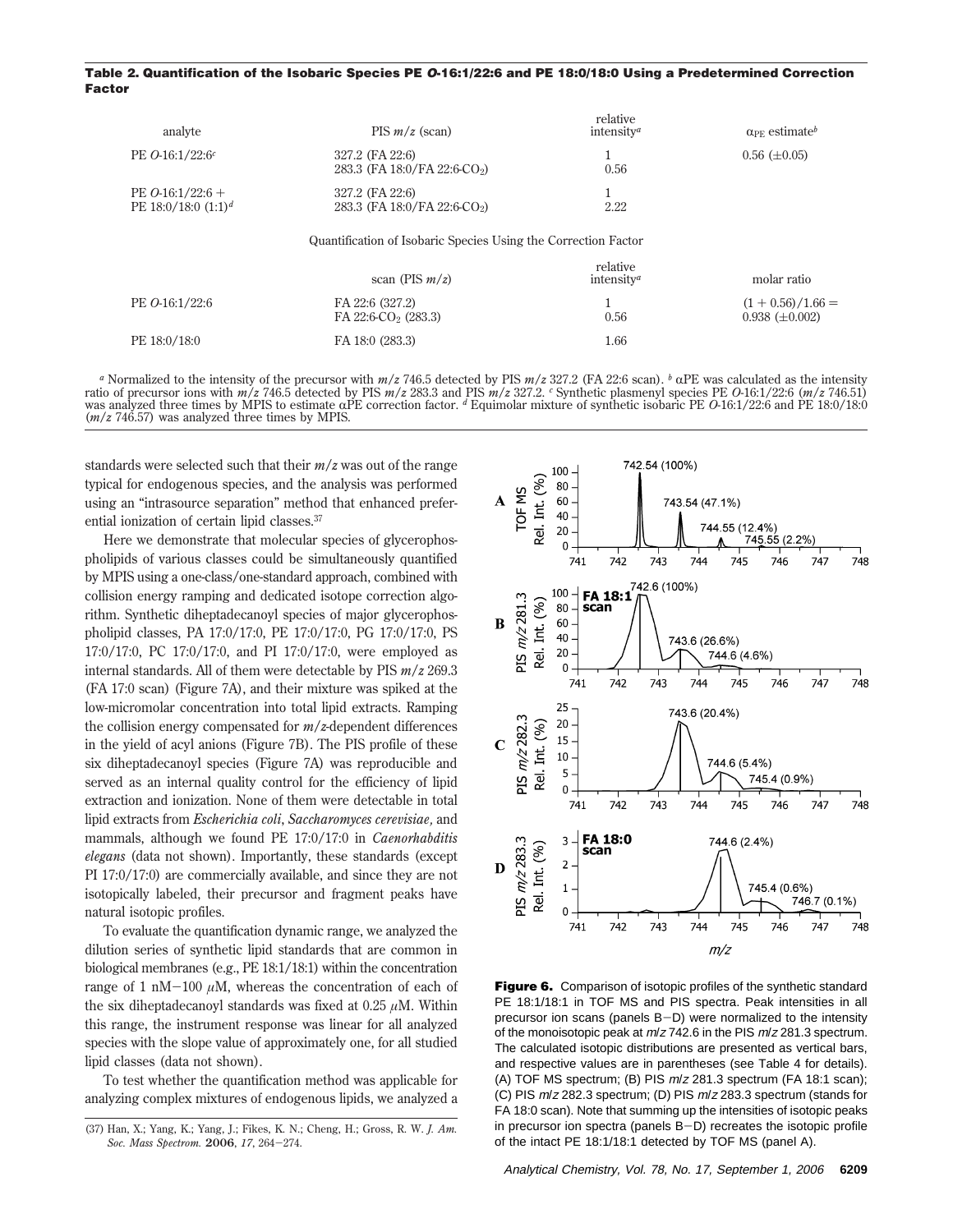**Table 3. Possible Distribution of Isotopes between Fragment Ions and Complementary Neutrals**

|                        | subpopulations detectable by<br>PIS for the fragment $F_n^b$ |          |          |            |
|------------------------|--------------------------------------------------------------|----------|----------|------------|
| precursor <sup>a</sup> | $_{\rm Fo}$                                                  | F1       | F2       | $\rm{F}_3$ |
| $M_0$                  | $F_0N_0$                                                     |          |          |            |
| $M_1$                  | $F_0N_1$                                                     | $F_1N_0$ |          |            |
| $M_{2}$                | $F_0N_2$                                                     | $F_1N_1$ | $F_2N_0$ |            |
| $M_3$                  | $F_0N_3$                                                     | $F_1N_2$ | $F_2N_1$ | $F_3N_0$   |
| $\cdots$               |                                                              |          |          |            |

*<sup>a</sup>* The precursor column indicates the various isotopic forms of the precursor ion M. <sup>*b*</sup> The column presents possible isotopic combinations of charged fragment F and neutral fragment N. The sum of isotopes in the complementary fragments equals the number of isotopes in the precursor. The columns  $\overline{F}_0$ ,  $F_1$ , ..., indicate which subset of the isotopic population of the precursor will be detectable at the corresponding  $\overline{F}_0$ , ...,  $\overline{F}_n$  specific precursor ion scan.

dilution series of an *E. coli* polar lipid extract spiked with the fixed concentration of the same diheptadecanoyl standards and quantified the absolute amounts of PE  $16:0/17:1$  and PG  $16:0/19:1$  – the two most abundant species among all detectable PEs and PGs. The concentrations of PE 16:0/17:1 and PG 16:0/19:1, calculated using eq 1, were plotted against the total lipid concentration in the extract (in mg/L) and total concentration of phosphate (in  $\mu$ M), as determined by phosphate analysis (Figure 8). Similar to the results obtained with synthetic standards, the signal intensity of both quantified species changed linearly within, approximately, 10 nM $-100 \mu$ M the total sample phosphate with a limit of quantification31 better than 1 and 30 nM for PE 16:0/17:1 and PG 16:0/19:1, respectively. The total molar concentration of all identified PE and PG species equaled 89% of the total sample phosphate content, with the remaining 11% corresponding to cardiolipins, which are poorly ionizable under the applied infusion conditions (data not shown). The PE and PG class species equaled 78 and 11% of the total sample phosphate content, respectively, which was in good agreement with previous reports.<sup>38</sup>

Using MPIS, together with a set of diheptadecanoyl internal standards, we profiled commercially available polar lipid extracts from porcine brain and bovine heart. Automated identification, annotation, isotopic correction, and quantification of lipid species were performed using Lipid Profiler software. The absolute concentration of each species (e.g., PE 18:0/20:4) was determined and converted to mole percent by normalizing to the sum of the concentrations of all identified glycerophospholipid species (Figure 9A). The comparative analysis of brain and heart extracts suggested multifaceted differences in their molecular lipid composition. The most abundant species in the brain tissue were PC 16:0/18:1, PS 18:0/18:1, PE *O*-18:2/18:1, and PC 18:1/18:1, compared to PC *O*-16:1/18:2, PE 18:0/20:4, PC 16:0/18:2, PC 16: 0/18:1, and PE *O*-16:1/18:2 in the heart tissue (Figure 9A).

MPIS methodology provided a comprehensive and quantitative description of the glycerophospholipidome, which can be processed, displayed, and compared in several ways, such as the direct quantitative species-to-species comparison (Figure 9A), or emulated total FA profile (Figure 9B) (typically obtained by gas chromatography/mass spectrometry) or lipid class profile (Figure 9C) (typically obtained by thin-layer chromatography or normalphase liquid chromatography). For example, the emulated FA profile showed that brain glycerophospholipids were enriched in FA 18:1, and contained similar amounts of FA 18:0 and FA 16:0. They also comprised a diverse pool of polyunsaturated FA 22:6, FA 22:5, FA 22:4, and FA 20:4 that, taken together, equaled 15 mol % of all FA moieties (Figure 9B). In comparison, heart glycerophospholipids were enriched in FA 18:2 (undetectable in brain glycerophospholipids) and FA 20:4 and contained similar amounts of FA 18:1, FA 18:0, and FA 16:0 (Figure 9B). At the same time, the lipid class-specific profiling showed that PEs were equally abundant in brain and heart, whereas the two tissues showed noticeable differences in the amounts of PCs, PSs, and PIs (Figure 9C).

Despite being a sensitive, versatile, and robust analytical tool, MPIS approach requires the optimization of the sample preparation protocol and several instrument control settings. In particular, it is important to minimize in-source fragmentation of lipid precursors, adjust the collision energy ramping and collision gas pressure for best signal response, optimize the enhancement (*q*<sup>2</sup> ion trapping) settings,15 and control the intensities of detected peaks to avoid saturation of the TOF detector. Settings of the ion source (NanoMate HD) must allow stable and reproducible spray with the flow injection rate of 200-300 nL/min. Sample preparation should minimize the content of chloride anions in the sprayed analyte; otherwise, the enhanced abundance of chloride adducts with PCs (in addition to the desired acetate adducts) complicates the identification of PC species. If, for any reason, MPIS fails to achieve unequivocal identification of certain molecular species, it is worth reducing the sample complexity by micropreparative thinlayer chromatography or liquid chromatography.39,40



|                  | $precurs$ <sup>a</sup> |                                                | isotope distribution detectable by precursor ion scans $^{b,c}$ |                               |  |
|------------------|------------------------|------------------------------------------------|-----------------------------------------------------------------|-------------------------------|--|
| m/z              | isotope                | $^{(0)}FA$ 18:1                                | $(1)FA$ 18:1                                                    | $(2)FA$ 18:1                  |  |
|                  | distribution           | $m/z$ 281.25                                   | $m/z$ 282.25                                                    | $m/z$ 283.26                  |  |
| 742.54<br>743.54 | 0.471                  | $1 (=1 \times 1)$<br>$0.266 (=1 \times 0.266)$ | $0.204 (=0.204 \times 1)$                                       |                               |  |
| 744.55           | 0.124                  | $0.046 (=1 \times 0.046)$                      | $0.054 (=0.204 \times 0.266)$                                   | $0.024 (=0.024 \times 1)$     |  |
| 745.55           | 0.022                  | $0.006 (=1 \times 0.006)$                      | $0.009 (= 0.204 \times 0.046)$                                  | $0.006 (=0.024 \times 0.266)$ |  |

*a* Relative abundance of isotopic peaks of PE 18:1/18:1 (C<sub>41</sub>H<sub>77</sub>O<sub>8</sub>NP: 1, 0.471; 0.124; 0.22) acyl anion of FA 18:1 (C<sub>18</sub>H<sub>33</sub>O<sub>2</sub>:1; 0.204; 0.024), and complementary neutral fragment ( $\hat{C}_{23}H_{44}O_6$ NP: 1; 0.266; 0.046; 0.006) were calculated using Analyst. <sup>b</sup> Isotope distribution of the combinations of fragments were calculated as described in the Appendix. <sup>c (0)</sup>F whose  $m/z$  correspond to monoisotopic, first and second isotopic peaks of acyl anion of FA 18:1, respectively.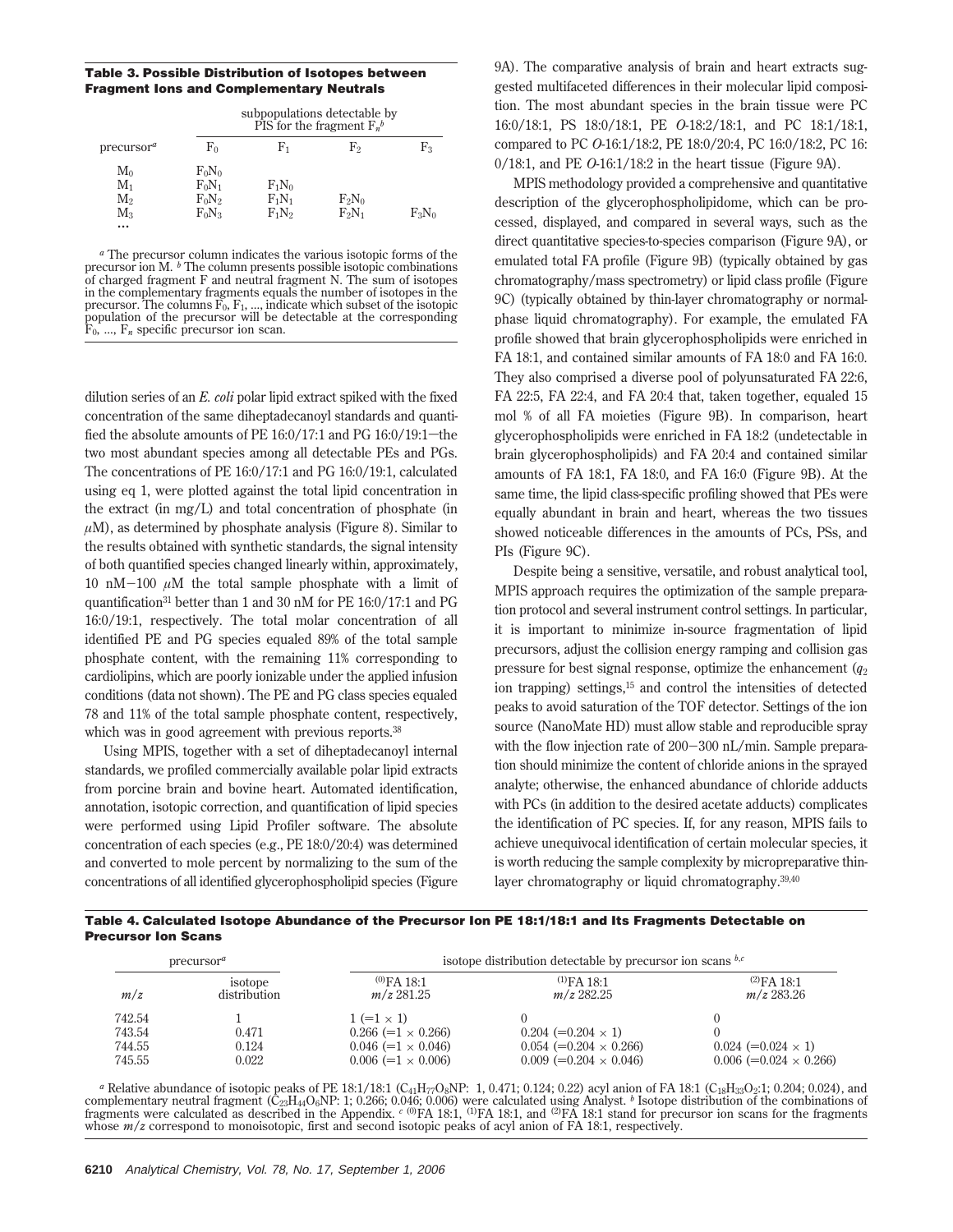

Figure 7. (A) PIS m/z 269.3 (FA 17:0 scan) spectrum of an equimolar mixture of PA 17:0/17:0, PE 17:0/17:0, PG 17:0/17:0, PS 17:0/17:0, PC 17:0/17:0, and PI 17:0/17:0. Each lipid species was spiked to a final concentration of 250 nM. Collision energy was ramped from 45 eV at  $m/z$ 620 to 60 eV at m/z 920 for optimal signal response. (B) Relative intensity of peaks of acyl anions produced at different collision energy offsets. Precursor ions of PA 17:0/17:0 (m/z 675.5, squares), PA 18:0∼18:2 (m/z 699.5, circles), PI 17:0/17:0 (m/z 837.6, pentagons), and PI 18:0∼20:5  $(m/z 911.6$ , triangles). Total intensity of acyl anions at the indicated collision energy was normalized to the total intensity at the optimal collision energy. The average intensity determined in two independent experiments, performed under the same instrument settings, are presented.

# **CONCLUSION AND PERSPECTIVES**

We developed an analytical routine for the automated deciphering of MPIS spectra, which includes the identification, annotation, isotopic correction of peak intensities, and quantification of molecular species of glycerophospholipids. The quantification relied upon a set of six diheptadecanoyl (17:0/17:0) synthetic internal lipid standards, covering common glycerophospholipid classes, and was linear within a concentration range of 10 nM-100 *µ*M. The MPIS methodology produced a comprehensive and quantitative description of the complex ensemble of glycerophospholipid species by the direct analysis of total lipid extracts of cells or tissues. The analysis time was within 30 min/sample and the approach lent itself to high-throughput lipidomics.

Quantification of glycerophospholipids in total lipid extracts typically relies on spiked internal standards, representing lipids of the quantified lipid classes, and the acquisition of lipid classspecific precursor or neutral loss scans.<sup>18,20</sup> This methodology is straightforward and powerful, yet it fails to distinguish isobaric species often present in lipid extracts (e.g., PC 18:0/18:2 and PC 18:1/18:1). By applying a combination of multiple FA-specific, lipid class-specific, and supplementary precursor ion scans bundled in a single MPIS experiment, it has become possible to distinguish and quantify isobaric diacyl and ether species. The specificity and quantification capabilities of the MPIS approach were supported by the linearity of calibration curves of individual lipid species, acquired from a total lipid extract (Figure 8), by matching MPIS and conventional PIS profiles acquired from the same sample in independent experiments<sup>31</sup> and in Figure 3 and, finally, by a good agreement between the composition and relative abundance of endogenous lipid species detected by MPIS and a mass spectrometry independent approach.16,35 Thus, MPIS methodology has improved the scope and precision of the characterization of glycerophopholipidomes without affecting the analysis throughput, since all required structure-specific scans were acquired in parallel and rapidly deciphered by the dedicated Lipid Profiler software. The approach has now been extended to other lipid classes (e.g.,

<sup>(38)</sup> Vance, D. E., Vance, J. E., Eds. *Biochemistry of Lipids, Lipoproteins and Membranes*, 3 ed.; Elsevier: Amsterdam, 1996.

<sup>(39)</sup> DeLong, C. J.; Baker, P. R. S.; Samuel, M.; Cui, Z.; Thomas, M. J. *J. Lipid*

*Res.* **<sup>2001</sup>**, *<sup>42</sup>*, 1959-1968. (40) Sommer, U.; Herscovitz, H.; Welty, F. K.; Costello, C. E. *J. Lipid Res.* **2006**, *<sup>47</sup>*, 804-814.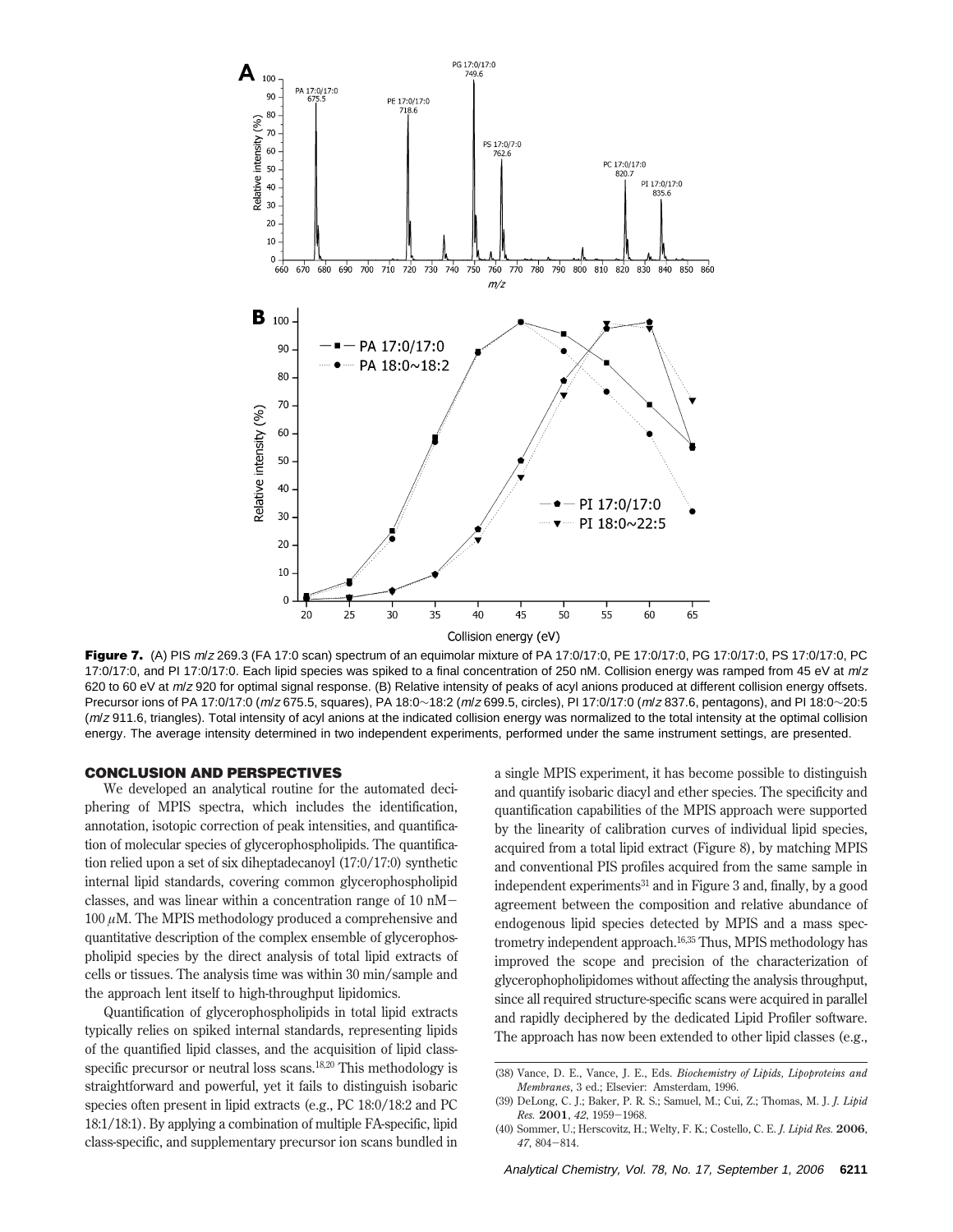

**Figure 8.** Dynamic range of MPIS quantification in the *E. coli* polar lipid extract. The set of synthetic internal standards (each at a final concentration of 0.25 nM) was spiked into an E. coli polar lipid extract. MPIS spectra were acquired as described in Materials and Methods and individual species identified and quantified using Lipid Profiler software. The estimated concentrations of the abundant PE 16:0/ 17:1 (m/z 702.5) and PG 16:0/19:1 (m/z 761.5) were plotted as a function of the total lipid concentration (in mg/L; upper <sup>x</sup>-axis) and total sample phosphate content (lower <sup>x</sup>-axis).

sphingomyelins, inositol-containing sphingolipids, ceramides, hexosylceramides) (data not shown), which can be profiled either simultaneously with glycerophospholipids or within the same experimental setup under different instrument settings.<sup>37,41</sup> With some modifications, the method can also cover the identification and quantification of sterols<sup>42,43</sup> and glycerolipids.<sup>44</sup> However, the most comprehensive characterization and quantification of individual glycerophospholipid species, including *sn*-1/*sn*-2 positional isomers, requires the combination of quadrupole time-of-flight and ion trap mass spectrometers,16,41 which can be further complemented by orifice ozonolysis to determine the localization of double bond in FA moieties.45

MPIS methodology is a versatile tool for quantifying absolute differences between lipidomes.46 Once a comprehensive data set has been acquired, it can be dissected and reported in multiple ways. Once integrated with a multivariate data analysis, the MPIS method can serve as an efficient screening tool for charting the perturbations in the molecular lipid composition under a variety of physiological and pathophysiological conditions. Importantly, the changes in lipid composition uncovered by MPIS can be immediately validated by targeted MS/MS experiments performed

- (43) Kalo, P.; Kuuranne, T. *J. Chromatogr., A* **<sup>2001</sup>**, *<sup>935</sup>*, 237-248.
- (44) McAnoy, A. M.; Wu, C. C.; Murphy, R. C. *J. Am. Soc. Mass Spectrom.* **2005**, *<sup>16</sup>*, 1498-1509.
- (45) Thomas, M. C.; Mitchell, T. W.; Blanksby, S. J. *J. Am. Chem. Soc.* **2006**, *<sup>128</sup>*, 58-59.
- (46) Linden, D.; William-Olsson, L.; Ahnmark, A.; Ekroos, K.; Hallberg, C.; Sjogren, H. P.; Becker, B.; Svensson, L.; Clapham, J. C.; Oscarsson, J.; Schreyer, S. *FASEB J.* **<sup>2006</sup>**, *<sup>20</sup>*, 434-443.

on perturbed lipid precursors via automated data-dependent acquisition.31

**Abbreviations:** FA, fatty acid; FA N:M, fatty acid comprising *N* carbon atoms and *M* double bonds in its hydrocarbon backbone; PA, phosphatidic acid; PE, phosphatidylethanolamine; PS, phosphatidylserine; PG, phosphatidylglycerol; PC, phosphatidylcholine; PI, phosphatidylinositol; PX N:M, lipid molecule(s) of PX class comprising, in total, *N* carbon atoms and *M* double bonds in the fatty acid moieties; PX FA*i*/FA*j*, a lipid molecule of PX class with FA*<sup>i</sup>* moiety at the *sn*-1 position and FA*<sup>j</sup>* moiety on the *sn*-2 position of the glycerol phosphate backbone; PX FA*i*∼FA*j*, a lipid molecule of PX class (or a mixture of isomeric molecules) comprising FA*<sup>i</sup>* and FA*<sup>j</sup>* moieties at unidentified positions of the glycerol phosphate backbone; Prefix *O*, (PX *O*-...) indicates ether species of the PX class. Plasmanyl and plasmenyl species (where known) are annotated separately; PIS, precursor ion scanning; PIS *m*/*z* 281.3 stands for scanning for precursor ions that produce a fragment ion with *m*/*z* 281.3 upon collision-induced dissociation; MPIS, multiple precursor ion scanning.

## **APPENDIX**

**Isotope Correction of MPIS Spectra.** Expected isotope ratios are typically calculated by mass spectrometric software tools (e.g., Analyst) using binomial expansion.47 These assume, however, that natural isotopes are randomly distributed in the molecule, and therefore, the isotope distributions in precursor ion spectra cannot be calculated this way since a specific fragment elemental composition is selected.

For the illustrative purpose, we define the intact singly charged molecular ion M having the isotope distribution represented by the population of ions  $M_{k=(0,1,2,3,...)}$ , where the subscript indicates the number of isotopes (e.g.,  $^{13}C$ ,  $^{2}H$ ,  $^{17}O$ ,  $^{15}N$ ) in the molecule. The isotopic abundance of M is calculated using the binomial expansion mentioned above. Let us assume that, upon fragmentation, M produces the charged fragment ion F and the neutral fragment N. The isotope distributions of F and N are represented by  $F_{i=\{0,1,2,3,...\}}$  and  $N_{j=\{0,1,2,3,...\}}$ , respectively, where the subscript indicates the number of isotopes. Note, that each additional isotope increases the masses of the precursor and fragments by 1 Da. Fragmentation of the precursor  $M_0$  only produces a single combination of fragments  $F_0N_0$ ;  $M_1$  produces two populations  $F_0N_1$ and  $F_1N_0$ ;  $M_2$  produces three populations  $F_0N_2$ ,  $F_1N_1$ , and  $F_2N_0$ ; etc. (Table 3). Table 3 shows that a precursor ion scan for the charged fragment  $F_0$  will detect only the subset of precursor ions with isotopes localized in the neutral fragments  $(N_0, N_1, N_2, N_3, N_4)$ ...). Similarly, precursor ion spectra of fragments  $F_1$ ,  $F_2$ , and  $F_3$ will detect distinct subsets of precursor ions with additional isotopes localized in the complementary neutral fragment (Table 3).

The isotopic abundance of any combination of fragments F*<sup>i</sup>* and  $N_i$  (Table 3) can be calculated as a product of the relative isotopic abundances of each of the two complementary fragments (f*<sup>i</sup>* and n*j*, respectively), which, in turn, are calculated from their elemental compositions. For example, the isotopic abundance of each subset of precursor ions detected in the precursor ion scan for  $F_0$  (Table 3) is calculated as  $f_0n_0$ ;  $f_0n_1$ ;  $f_0n_2$ , ...

<sup>(41)</sup> Ejsing, C. S.; Moehring, T.; Bahr, U.; Duchoslav, E.; Karas, M.; Simons, K.; Shevchenko, A. *J. Mass Spectrom.* **<sup>2006</sup>**, *<sup>41</sup>*, 372-389.

<sup>(42)</sup> Liebisch, G.; Binder, M.; Schifferer, R.; Langmann, T.; Schulz, B.; Schmitz, G. *Biochim. Biophys. Acta* **2006**.

<sup>(47)</sup> McLafferty, F. W.; Turecek, F. *Interpretation of Mass Spectra*, 4 ed.; University Science Books: Sausalito, CA, 1993.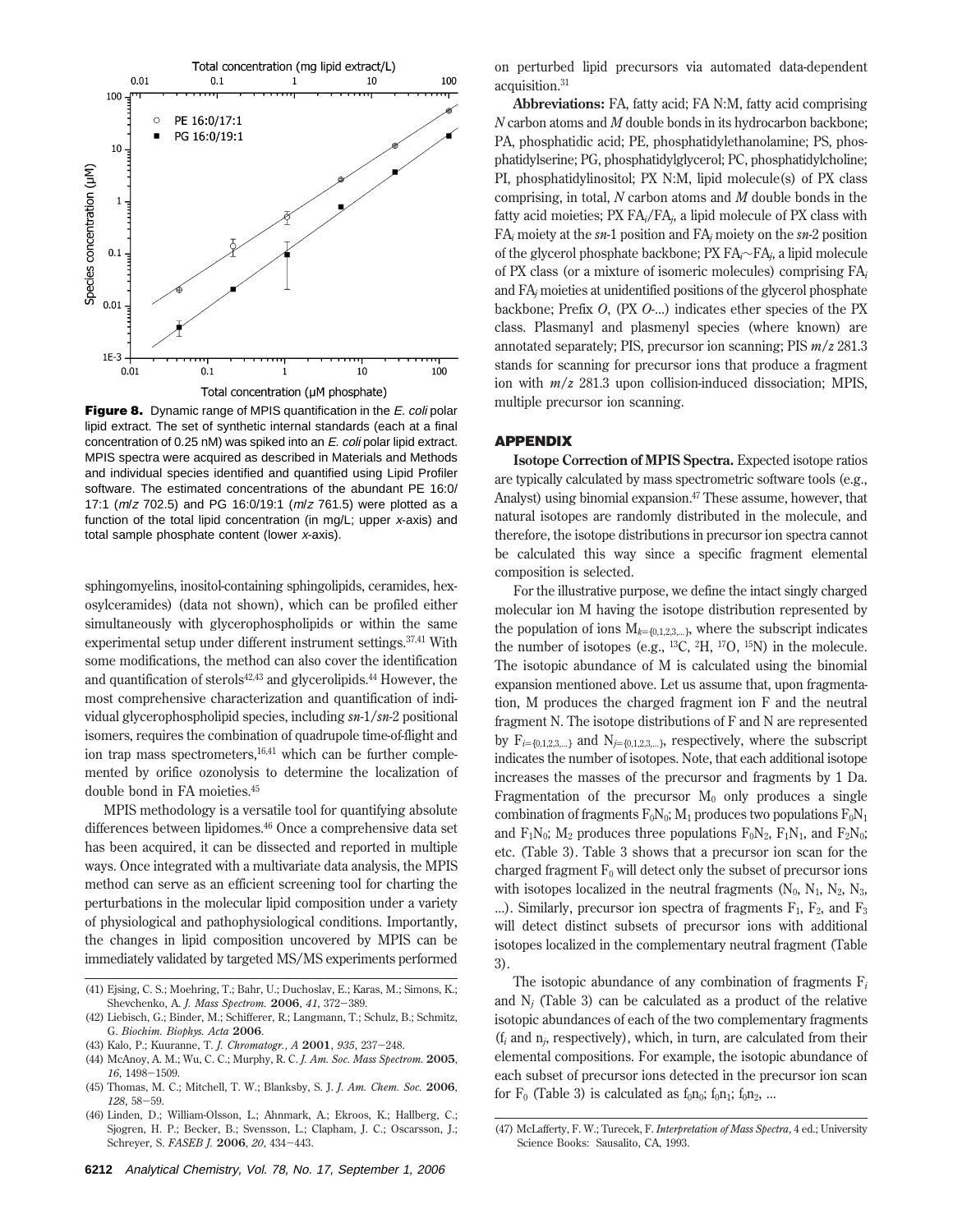

Figure 9. Comparative lipid analysis of total polar lipid extracts from porcine brain and bovine heart. (A) Species-to-species comparison. The mol % of identified lipid species were calculated as outlined in Materials and Methods. (B) Emulated total FA profile. The mol % of FA moieties were calculated as the sum of molar concentrations of lipid species in (A) containing the respective FA moiety, followed by normalization to the total molar concentration of all FA moieties. The FA concentration corresponding to symmetric lipid species was multiplied by a factor of 2 to account for two identical FA moieties. (C) Lipid class profile. The mol % of lipid classes was calculated as the sum of the mol % of lipid species (in panel A) of the respective lipid class. The MPIS analysis was repeated four times.